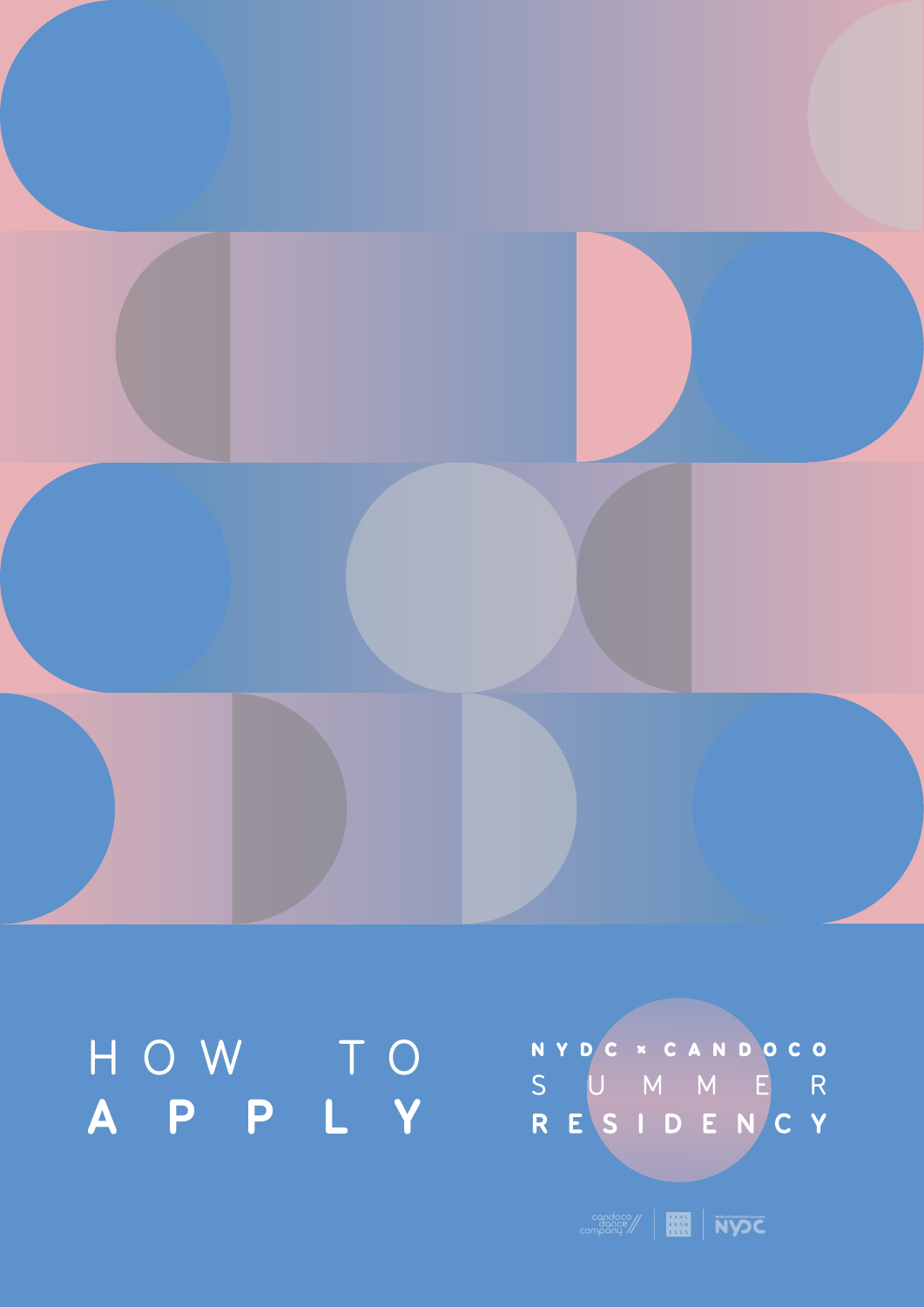# **NYDC + Candoco Summer Residency**

National Youth Dance Company (NYDC) and Candoco Dance Company are working in partnership to bring you a week-long dance residency in August.

# **Who is Candoco Dance Company?**

Candoco is a world-leading professional dance company. We make exceptional work that continually expands perceptions of what dance can be and who can do it. We commission internationally renowned choreographers with a variety of approaches to choreography to work with our company of disabled and non-disabled dancers - the work is always fresh, bold and unexpected. We want to continue to push our own and others' ambitions for what disabled dancers can do and involve as many talented artists as we can along the way. This commitment puts learning at the heart of everything we do – we must ensure there is room for different bodies, perspectives and experiences within dance.

#### **Who is NYDC?**

National Youth Dance Company creates and performs innovative and influential dance, bringing together the brightest talent from across England to work intensively with Sadler's Wells' renowned Associate Artists and visiting companies. The company has established a reputation for challenging, high quality work and produces dancers that are open-minded, curious and brave. NYDC is a diverse company, dancers come from a range of backgrounds, dance styles and experiences. We welcome disabled and non-disabled dancers, providing additional resources and support wherever possible. We acknowledge that our dancers will aspire to different career paths and we support and inform them in their pursuit of this.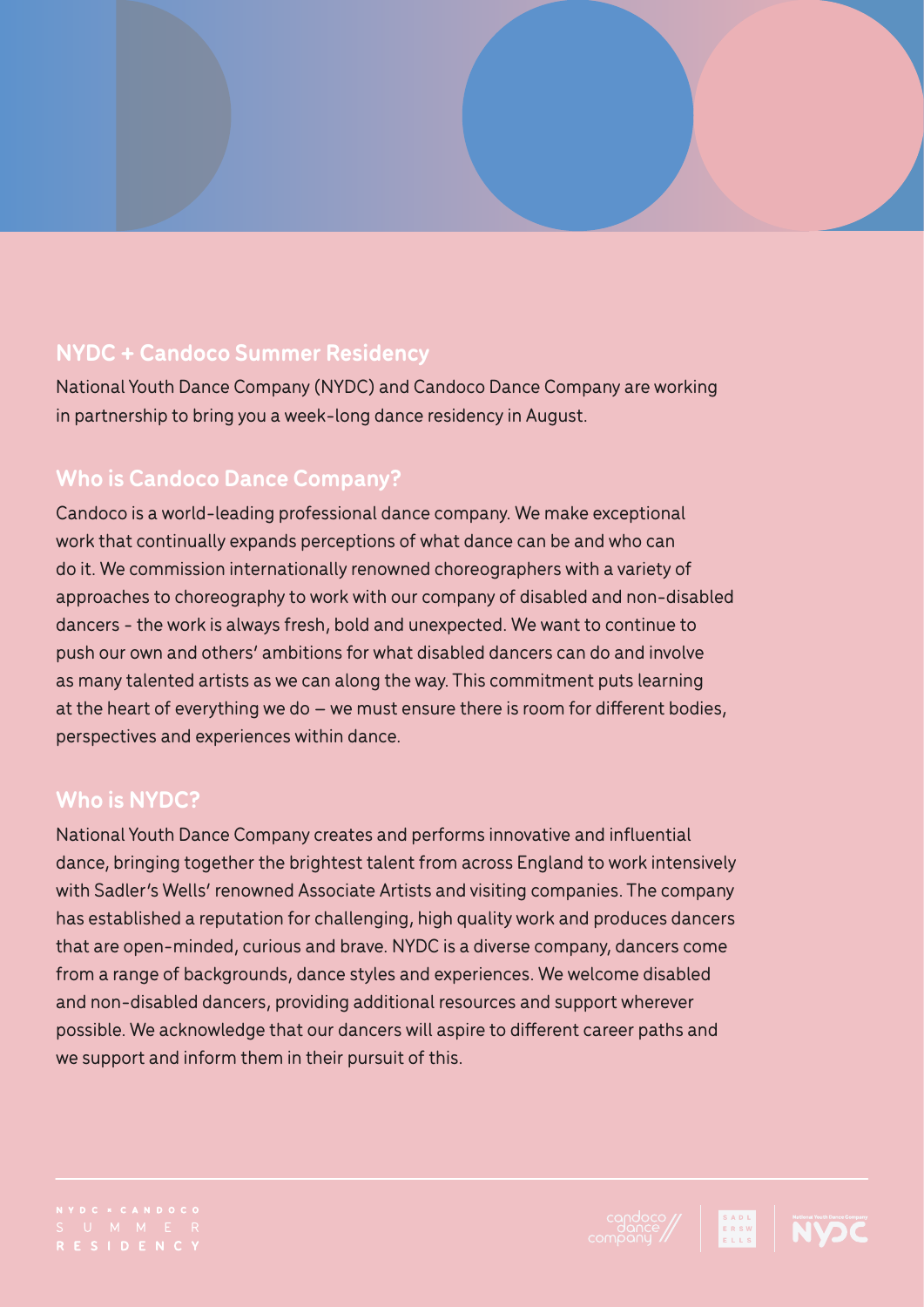# **What is the Summer Residency?**

NYDC + Candoco Summer Residency is a one week, residential, dance programme for disabled and non-disabled dancers aged 16- 24.

This Summer Residency offers a unique experience to create, train and perform with Candoco and NYDC and meet other like-minded dancers.

Dancers will work with experienced artists and teachers to

- Develop dance skills
- Learn, create and perform original work
- Live and work as a company for a week

#### **Who is the Summer Residency for?**

- Dancers based in England
- Disabled and non-disabled dancers
- Dancers aged 16-19 or up to the age of 24 if d/Deaf or disabled
- Dancers who are not currently enrolled on a full time vocational dance course
- Dancers with experience in any dance style
- Dancers who are passionate about what they do

Maybe you've taken part in a Candoco Youth Dance class before. Maybe you've enjoyed an NYDC Experience workshop in the past. If haven't had a chance to do either we would still love to meet you. This Summer Residency could be for you!

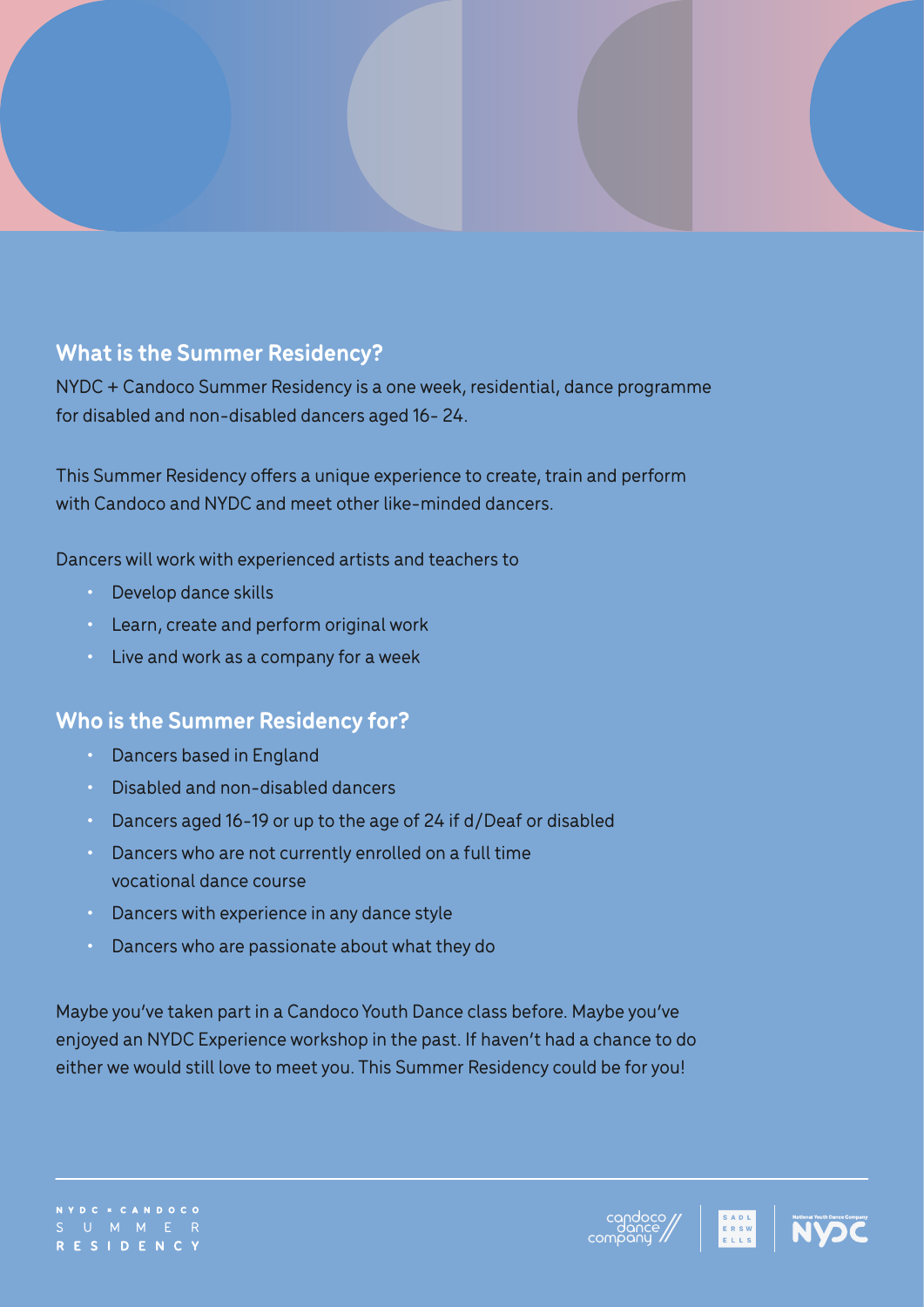#### **When is the Summer Residency?**

7 - 12 August 2022

# **Where is the Summer Residency?**

University of Warwick and Warwick Arts Centre Coventry, CV4 7AL Nearest train station: Coventry **www.warwickartscentre.co.uk/visit/getting-here**

#### **Finances**

There is no cost to join the NYDC + Candoco Summer Residency. We will cover the cost of the dance activity, accommodation and food during the week. Travel expenses are not covered.

#### **Access**

NYDC + Candoco are committed to ensuring that everyone's access requirements are met and will work directly with each individual to ensure that access is fully embedded into the intensive.

# **How to Apply**

We will be accepting applications from **27 May, 2022**.

We will then invite some dancers to an online audition workshop on **2 July, 2022**.

If you are invited to the audition workshop, we will send you more information nearer the time.

To apply, please **[complete this form](https://forms.office.com/pages/responsepage.aspx?id=dQkoo-onoU-L2Bgw05-UJg-Q2Jj0q0lIroxs4yysQYBUODhJQzM5UEpJUVVGTzNDNTdHTENRUEJTMyQlQCN0PWcu)** by **20 June, 2022** and send us a short video of you dancing as part of the application form.

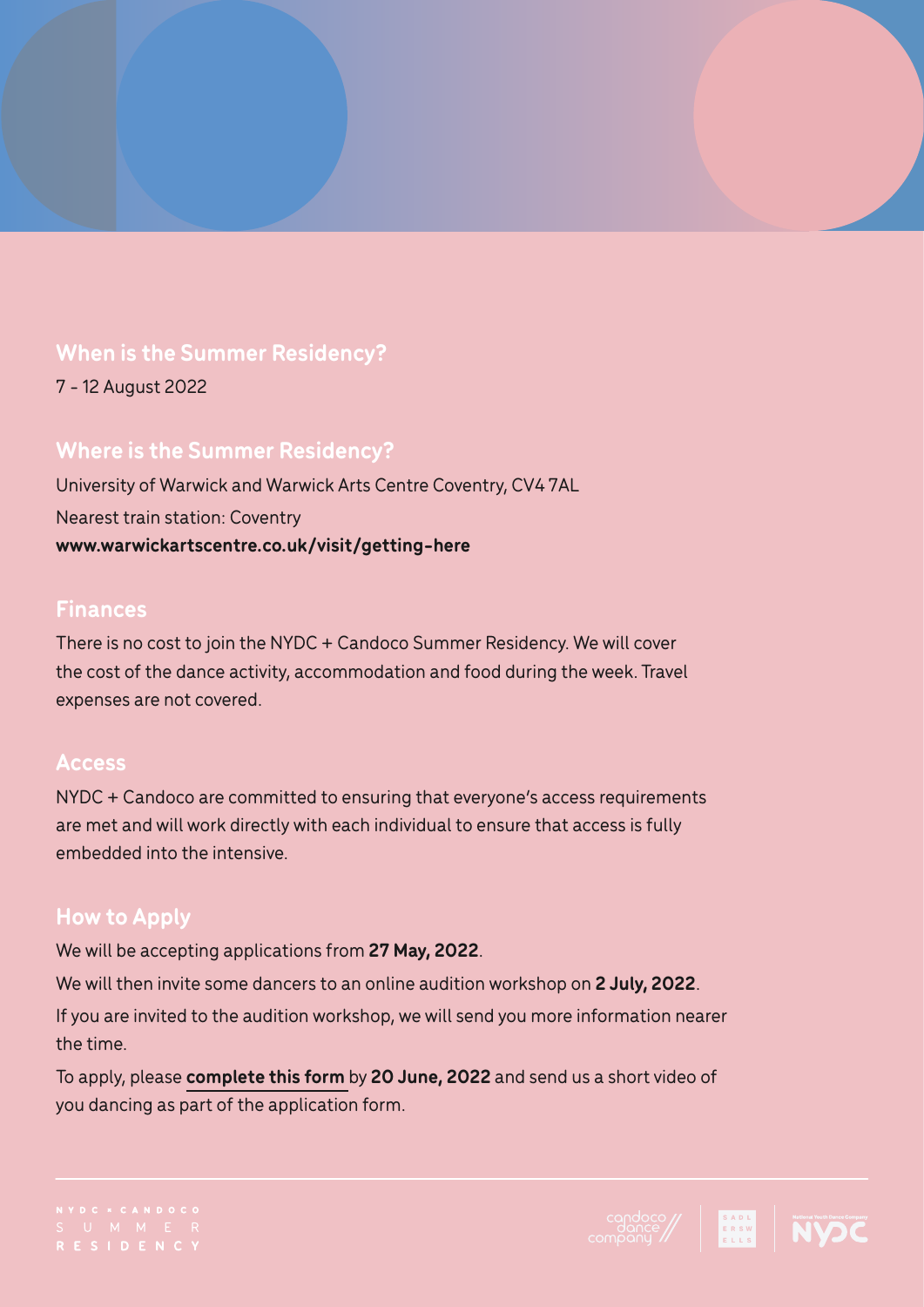# **What to Include in your Video**

#### **Task 1:**

Please introduce yourself - who you are, where you are from and why you like to dance. It would be great if you could do this in a creative way; use your voice (sing, rap, beatbox or rhyme), use movement, or anything else that tells us a bit more about who you are.

#### **Task 2:**

Show yourself improvising – we want to see YOU and how you like to dance. If you want to dance and sing, dance and shout, anything goes, but we want to see how you like to move. All styles and ways of moving are very welcome.

#### **Total length of Video:**

No more than 3-minutes please

**Quality:** Please do not worry about the quality of the film, recording on your phone will be perfect for us. The most important thing for us is that we can see you dancing.

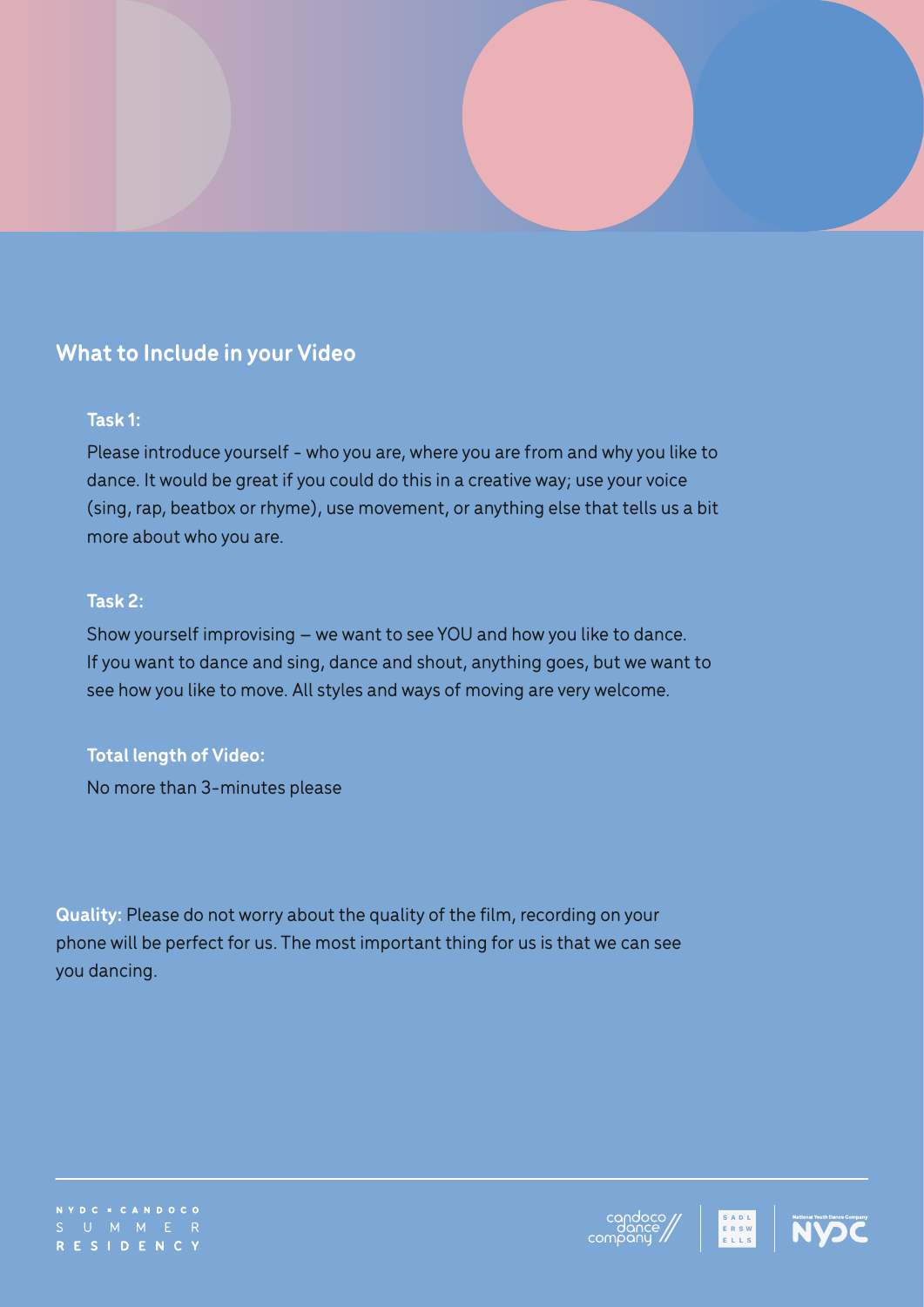#### **How to make your video**

**1.** Your video should be of you dancing – we want to see you move and your love for dance!

This could be you dancing at home, in a studio or in your regular dance class. If there are other people in the video, please make sure that you tell us which one is you (for example 'I'm wearing a yellow t-shirt').

- **2.** You can dance in any style that you choose. It could be choreographed by someone or improvised. If it has been choreographed, please include the name of the choreographer on your application form.
- **3.** Rememver that your video should be a maximum of 3 minutes in total.
- **4.** You can use video footage that you have already made, it doesn't have to be new.
- **5.** Please only send one video.

# **How to Upload your Video in the Application Form**

You can upload your video to a video sharing platform (for example YouTube or Vimeo) and send us a link or load it onto a Dropbox or Google Drive. We strongly recommend that you make sure your video/videos are private (not public) and are deleted after August 2022.

#### **Contact**

For more information, if you have any questions, or if there is any way that we can help or guide you in the creation of your video, please contact Kimberley Harvey, Director of Youth Dance at Candoco on **[kimberley@candoco.co.uk](mailto:kimberley%40candoco.co.uk?subject=)** or **07984 382 491.**